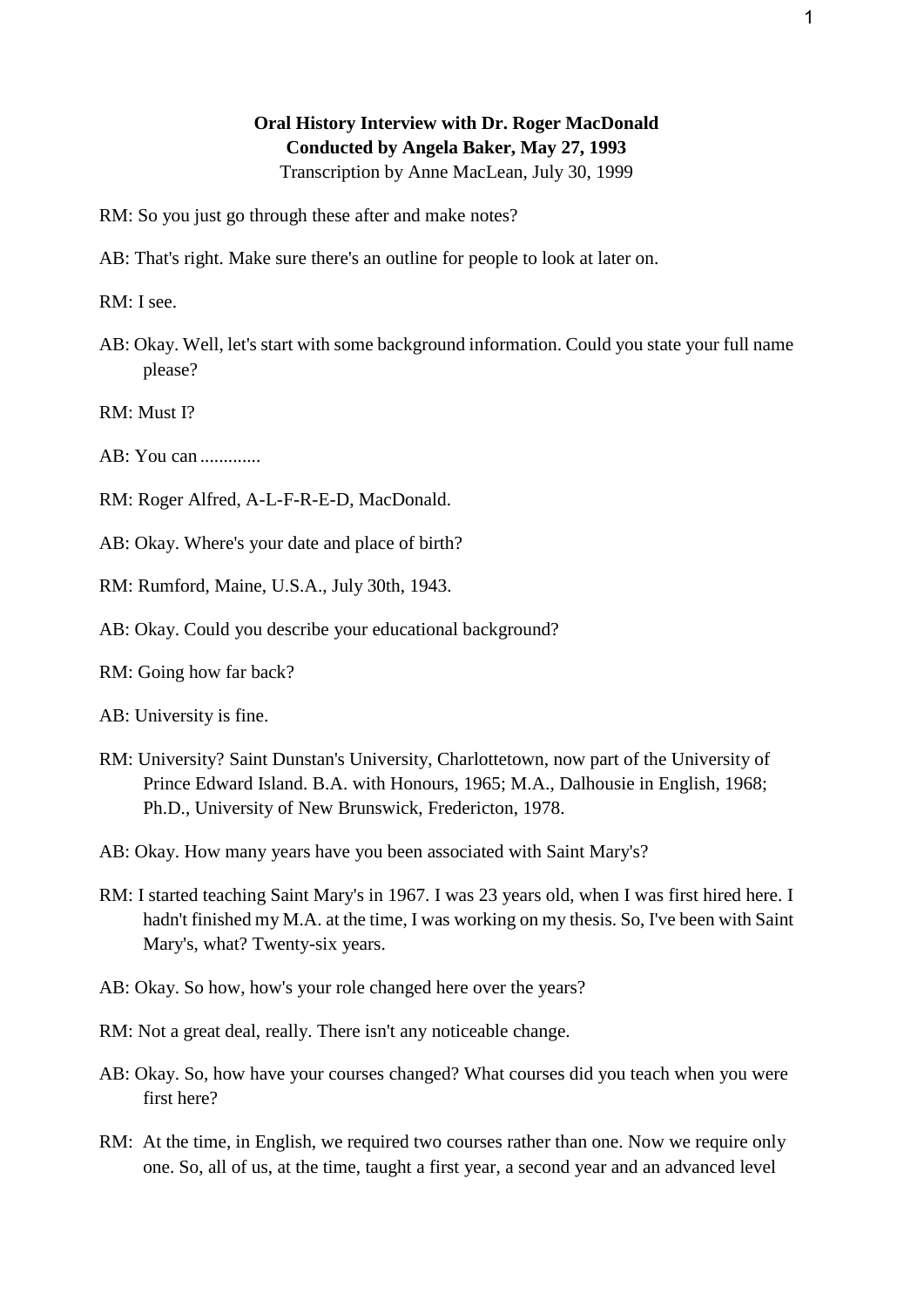course. Now, we generally teach one introductory course and two other courses on a higher level. So, most of us have three different courses each year, whereas, well in the past, we tend to take two introductories, either first year or second year and one advanced.

- AB: When did that change over?
- RM: It evolved gradually. The second English requirement was dropped in the early seventies, about twenty years ago.
- AB: So what was it like to be a faculty member, when you were here, in the sixties?
- RM: Given that I was about the same age as most of the senior students, it was difficult the first couple years. Specially, I was only two years out of my B.A., at the time, myself. I spent two years at Dal on my masters. It required much more work as every new teacher experiences the first few years, when preparing courses, and so on.
- AB: Okay. What did you notice your, in your colleagues? Do you notice a change over time in relation to things like gender and age and ethnic origin?
- RM: Well, our department has always been a little unusual in the university. We've always had a fair representation of women when other departments had none. We [had] several, even now. We are all conscious of that now, but we've been conscious of it all along. And when I started here in 1967, Lillian Falk, and Janet Baker were here. They still are. Lillian is just retiring this year. As far as age is concerned, back in the late sixties, we were all young in this department. I think we're all in our twenties, a couple may have been in their early thirties. Now we're mostly all old, middle-aged, although we have a few young people hired in recent years, and by 2000, most of the department will have turned over. We'll have a very young department again.

- RM: What was the third part? You said gender, age and?
- AB: Ethnic origin.
- RM: Ethnic origin. We've never really been conscious of ethnic origin in our hiring. Perhaps we should have been. It is just incidental that we have two Jewish people in the English department. We've never had a minority person, in terms of colour. I don't think one has ever applied.
- AB: I see. Okay. So, over the years the university has grown in size a great deal. What affects do you think that has had?
- RM: Well, in 1967, I think the entire student body was five or six hundred, when I first started here. When women were first admitted in 68 it increased overnight by sixty, seventy percent. At least, probably inaccurate, this is the impression I have from years ago. The

AB: Okay.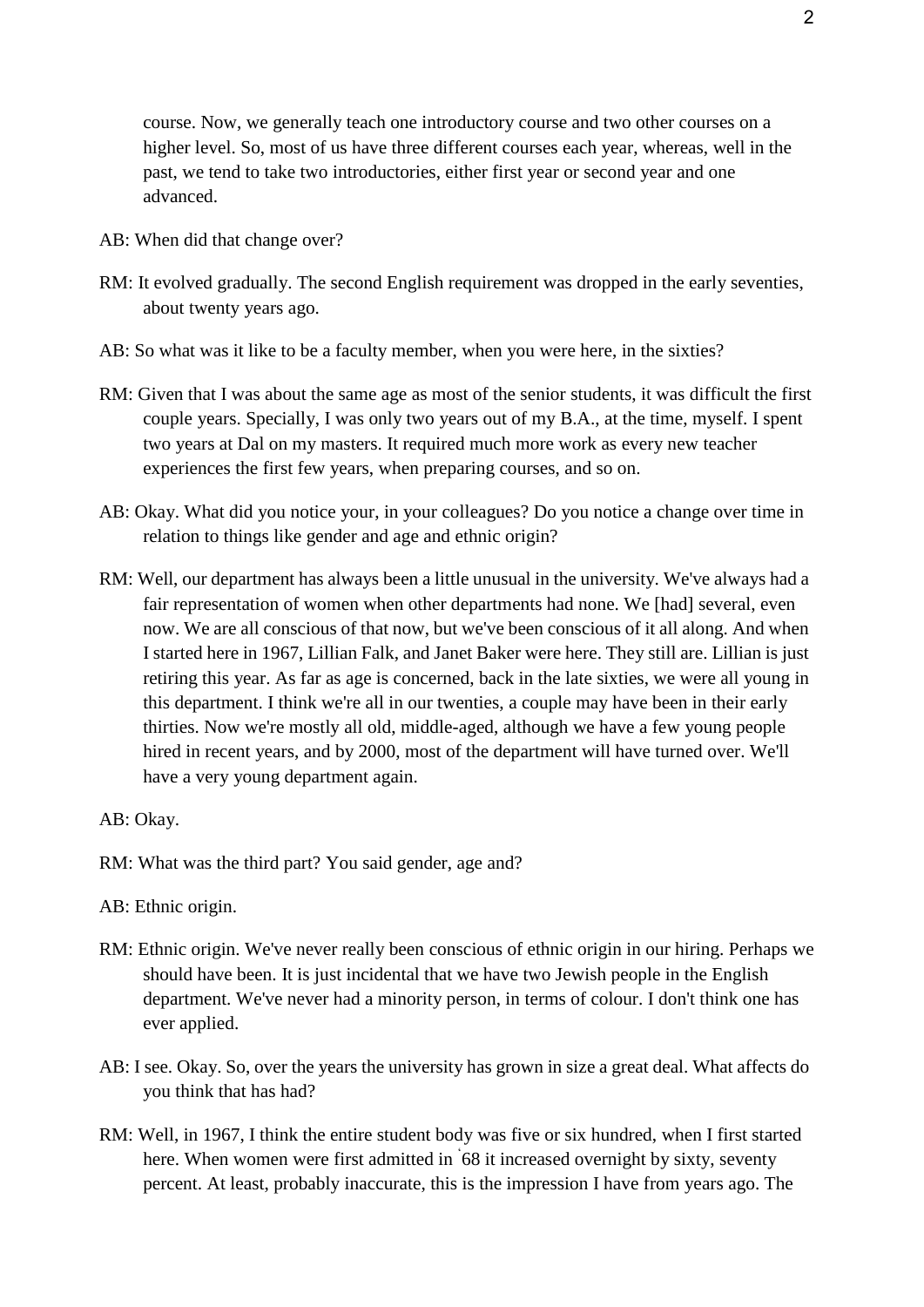classes, even then, were large my first year, in 1967, even though the student body was small. I think I had seventy or eighty students in one of my introductory English sections. Far larger than anything I have now. Granted the upper level courses, the three and four hundred level, junior/senior level courses were small at the time. Now, they're very lar..., they're too large now. That has been one negative effect of large numbers. [pause] What other affect has numbers had? Well, we've learned to cope with, at least I have, the marking load is far worse now than it used to be, 'cause, whereas before, as I said, first year courses tended to be large, we only had ten, twelve, at most twenty, in our upper level courses. I now have an average of sixty in my upper level courses. So, three times more than before, three times more marking. There's a lot more work involved in grading papers now, than there used to be.

- AB: How has the change in size affected your relationship with your students?
- RM: I don't think it has at all. I go out of my way to learn every student's name, and address them by their names. It takes more effort, but I don't really find the classroom atmosphere has changed that much. It has changed some. I find that many students are reluctant to speak out in class because the classes are so large, whereas before, in a smaller group the students got to know each other quickly, and they felt more comfortable speaking in class. The main drawback I find is that it is hard to get students to talk in class.

## AB: Okay.

- RM: But there seems to always be enough of them, at least, who are not intimidated to keep things moving. But it could be a lot better.
- AB: All right. Around the same time, in 1970, the school became secular. Did you.., what type of changes did you notice in the nature of Saint Mary's?
- RM: None really. The main change I noticed was in, gradually, in perceptions from the outside. Saint Mary's, in the beginning, was regarded as something like a seminary, and gradually through the seventies, that perception changed. I think the reputation of the university gradually improved as well. We got away from the notion that it was just a Catholic school, teaching mainly theology. That was the perception in the mid-sixties.
- AB: Okay. Unionization took place in the mid-seventies as well. What were the effects of that?
- RM: Frankly, the President at the time was a tyrant, and unionization resulted because of his attitude and conduct. It was necessary at the time, I think. How did it change things?
- AB: Yeah.
- RM: Well, when the Jesuits were running this, the university in the sixties, in my experience with them, there were no formal structures. There was no promotion procedure, for example. Everything was arbitrary. Promotion, tenure, one would get a letter out of the blue - "you've been promoted", "you've received tenure". There were no hearings, so there was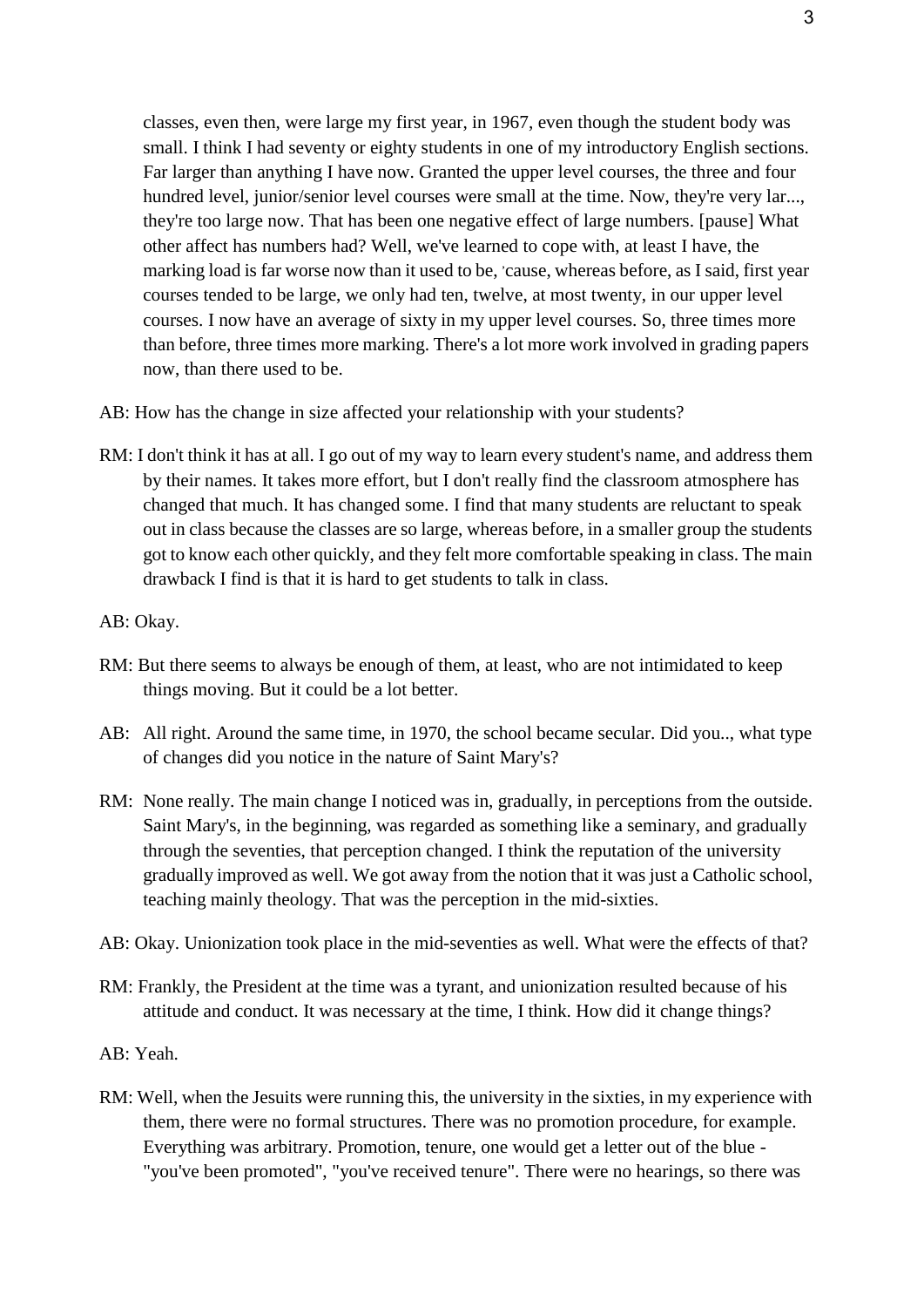no formal relationship between faculty and administration. Things were done randomly, so it was inevitable that this had to come about, and it came about through the unionization process.

AB: I see. Okay. So, over the years, have you noticed any changes in the academic programs, other than what you've noted?

RM: In terms of English?

AB: Yeah.

- RM: No doubt. We had very small offerings in the late sixties, early seventies. I suppose one positive result of larger enrollment was a larger faculty and a wider variety of course offerings, certainly, now offered in every conceivable area of English literature, whereas, before we could only offer a few. Excuse me (said to Ms. Baker as Dr. MacDonald answers a knock on his door). Have you found anything... have you heard anything useful so far?
- AB: Oh, yes. Very much. Yeah. Okay, in regards to the student population what have you noticed in the same areas, like age, gender and ethnic origin, have you noticed in your students?
- RM: We are getting a more cosmopolitan student body now. Maybe that's because it's so much larger, there's representation from everywhere. But, it was somewhat cosmopolitan, even in the beginning. As far as age is concerned, we've always had a fair number of so-called mature students because of our active continuing education program. That's certainly the case now. There are more older students attending class full- time now, far more than there were percentage-wise in the past. And age..?
- AB: Gender, ethnic origin.
- RM: In terms of gender, of course. In 1967-68 I had one woman in one of my classes and all men in the others, so that's a radical change.
- AB: And how about ethnic origin? Cosmopolitan?
- RM: Yeah. A greater variety now. Students from different parts of the world, mainly because I think we have so many more students. There was always a percentage of international students, largely Asian students from Hong Kong and Singapore. That was the case in the sixties.
- AB: Okay. Have you noticed any difference in the nature of the students family backgrounds?
- RM: That's something I wouldn't really notice, so I haven't. No.
- AB: Okay. What do you think students wish to gain from their educational experience at Saint Mary's? Do you think that's changed over time?